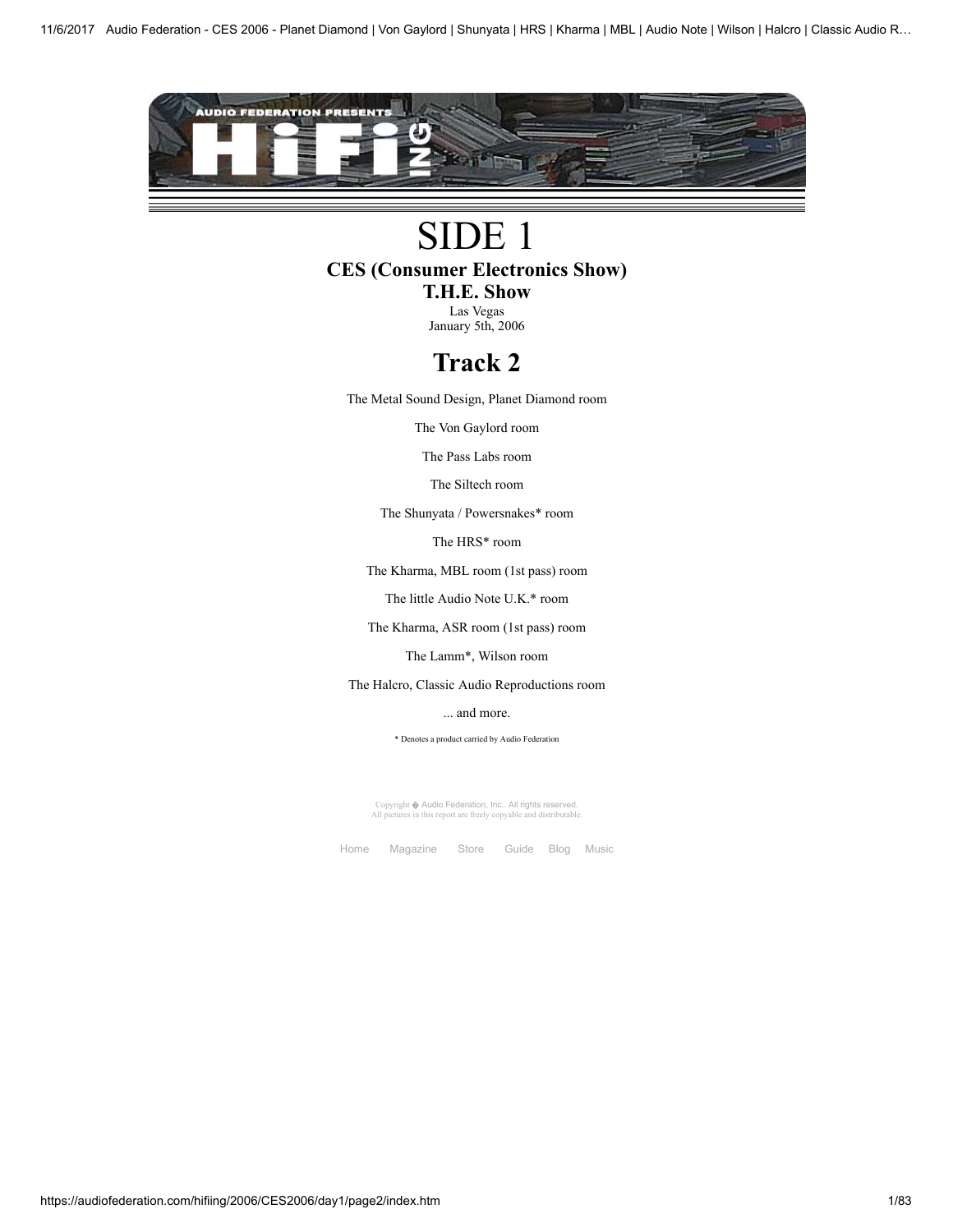

This system wasn't sounding good yet, but they had a pair of oil-filled 200 watt triode amps for \$59,000 (set of 4 pieces). These types of systems, where you have outrageously expensive electronics driving modestly priced (Legend? Triangle? Neliiiii, I forget the name of these, didn't they change their name a few years ago?) speakers, are great to show off the speakers. But for me, al lI heard was the speakers, which, although interesting a their price point, is not what *I* would be driving with \$60K (excuse me, \$59K) amps.



More pictures of the amps. There was hot things (tubes?) in that liquid and you could see eddies in the as the hotter fluid moved up and away from the heat source. If you squinted real hard you could swear these eddies were really fish swimming around in there. Maybe next year...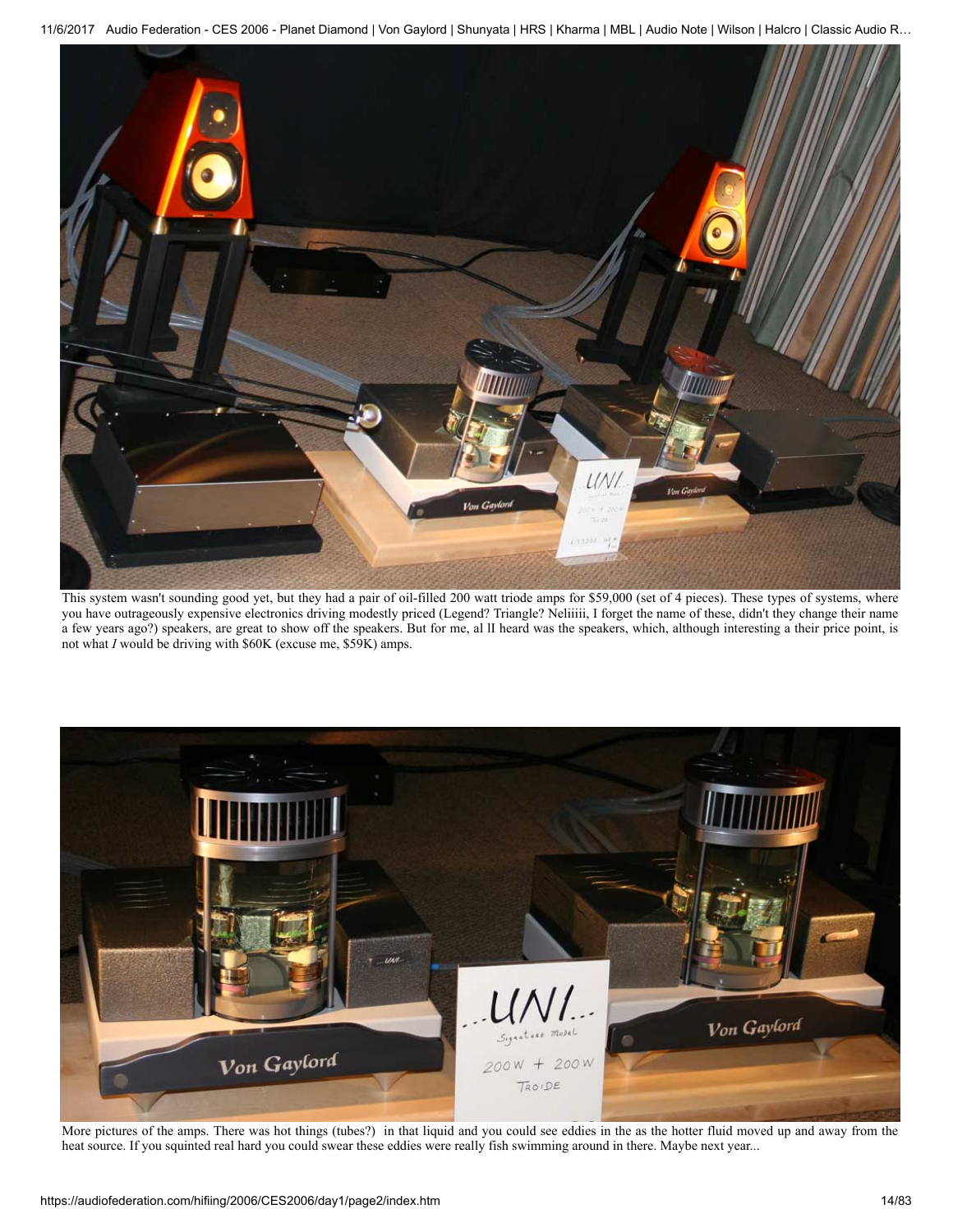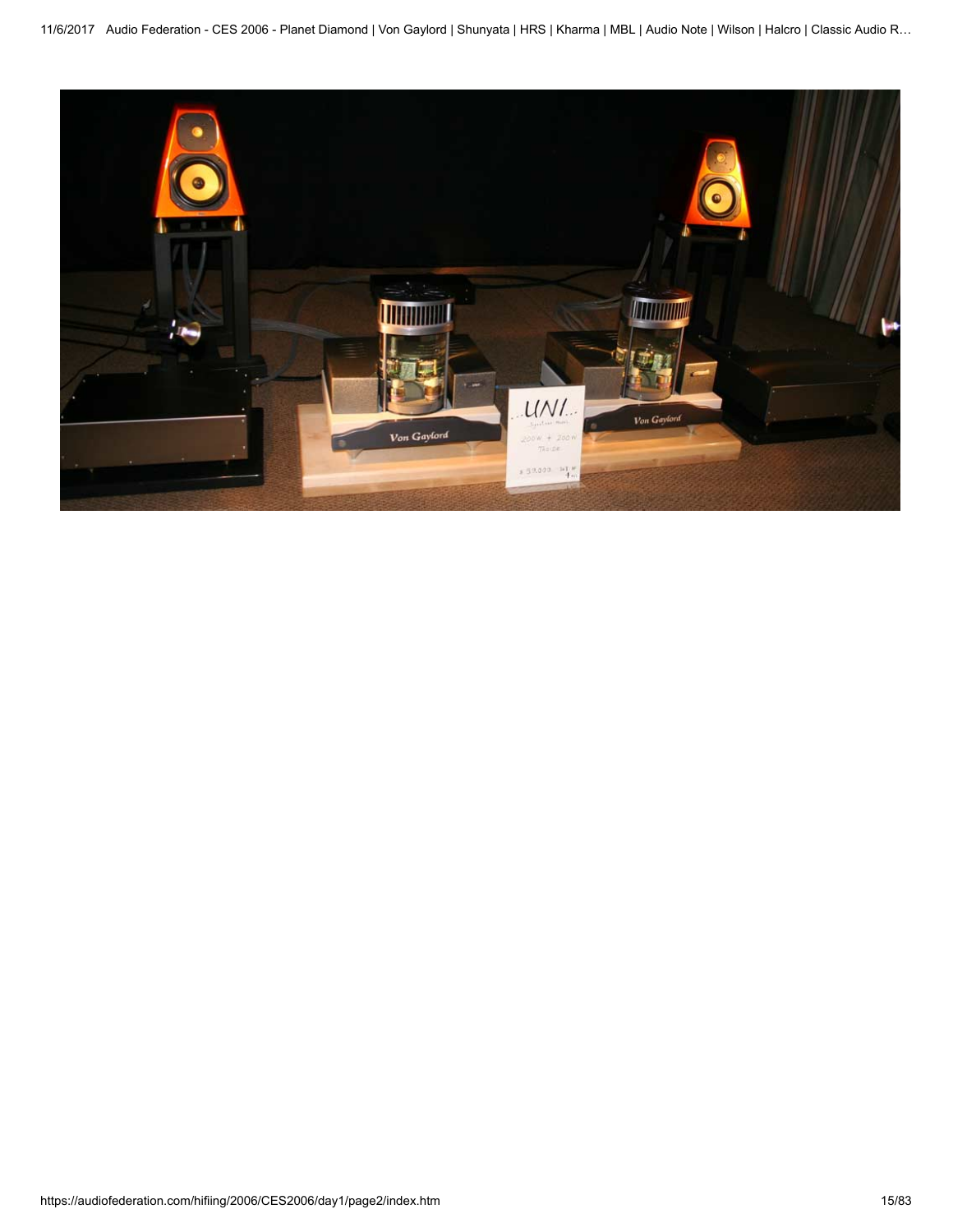11/6/2017 Audio Federation - CES 2006 - Planet Diamond | Von Gaylord | Shunyata | HRS | Kharma | MBL | Audio Note | Wilson | Halcro | Classic Audio R…

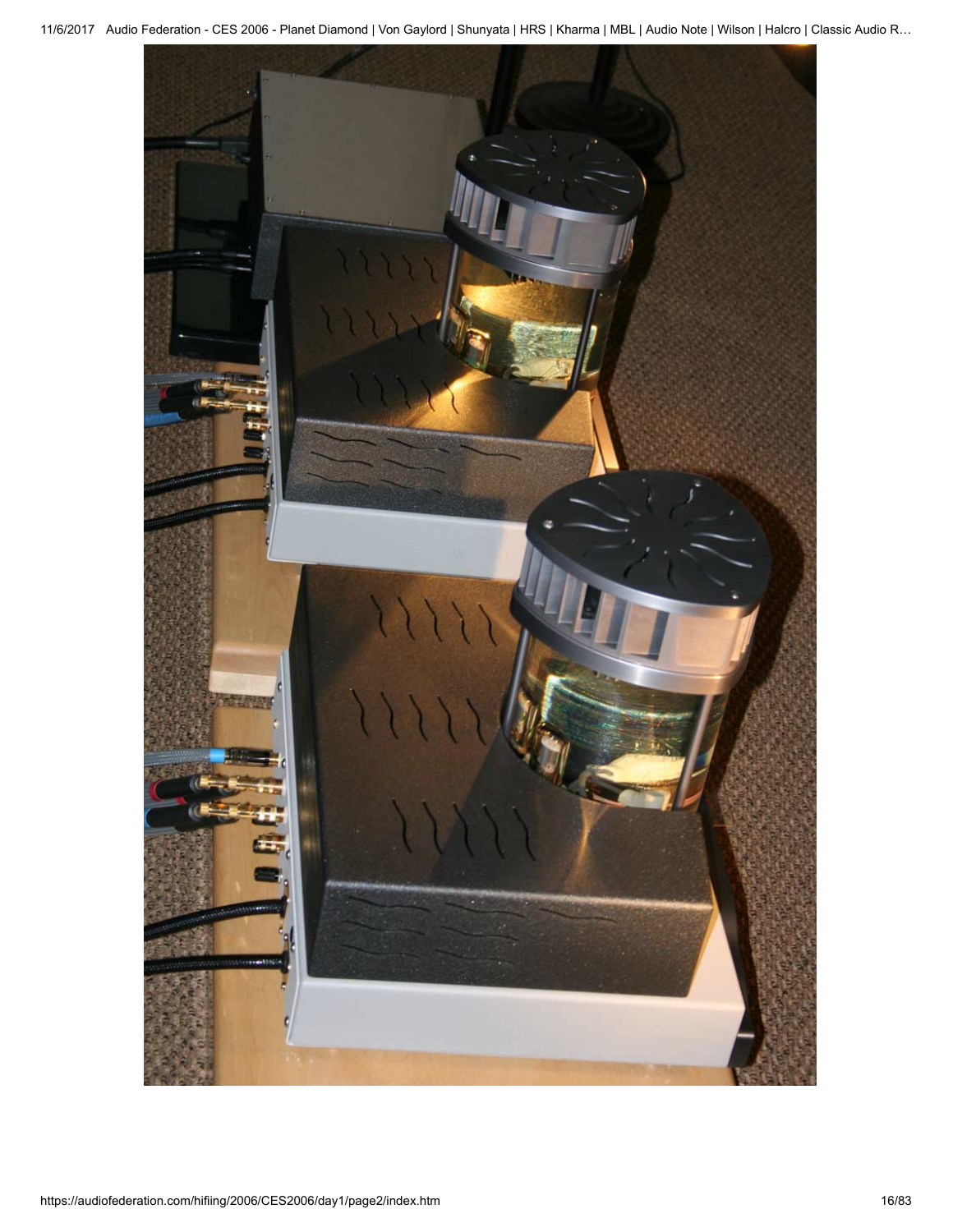11/6/2017 Audio Federation - CES 2006 - Planet Diamond | Von Gaylord | Shunyata | HRS | Kharma | MBL | Audio Note | Wilson | Halcro | Classic Audio R…